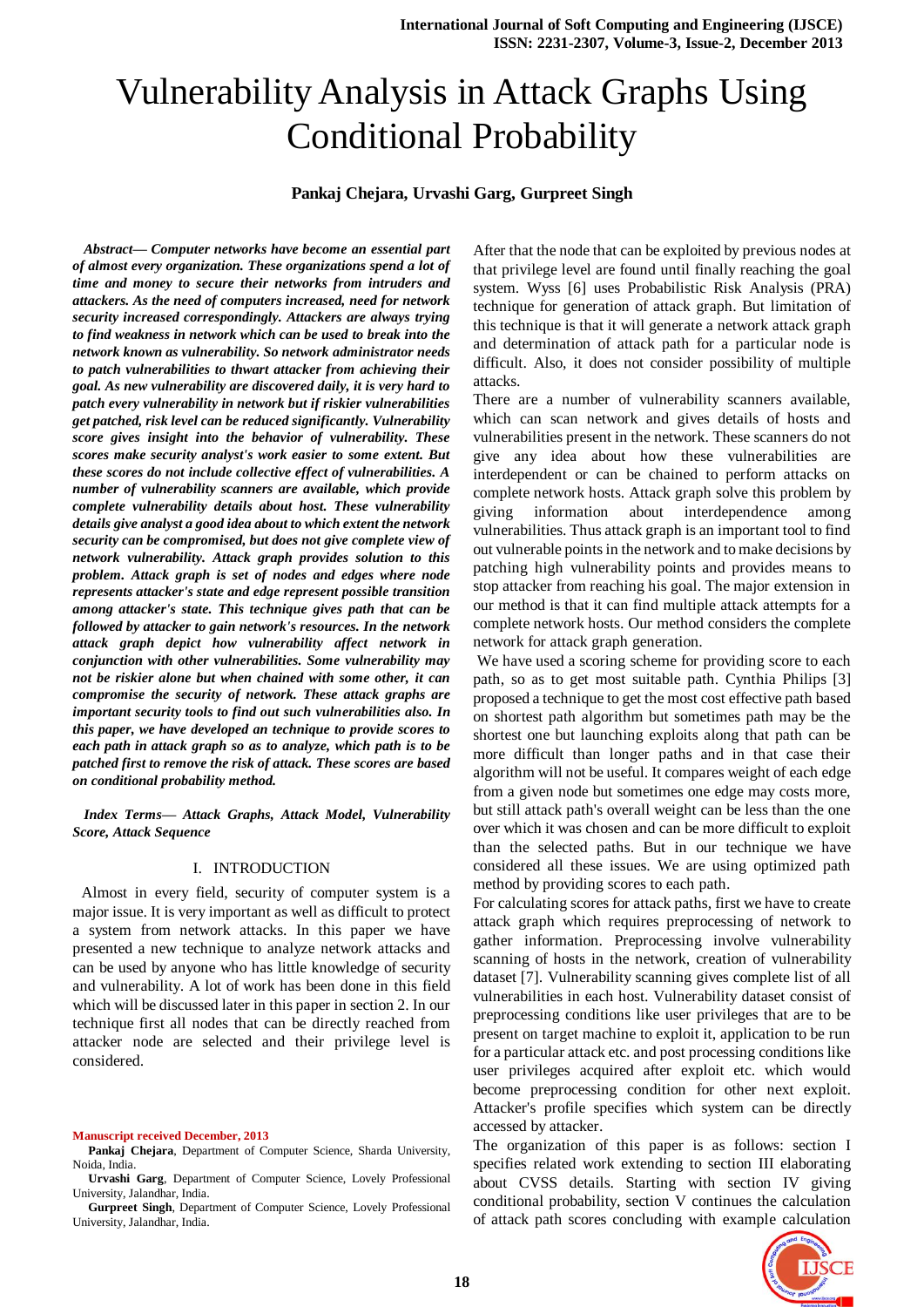shown in section VI. Finally section VII gives conclusions with proposed future work mentioned in section VIII.

# II. RELATED WORK

To generate attack graphs Cynthia Philips [3] proposed another approach which takes three types of inputs i.e. attack template, configuration file and attacker profile. Attack template specifies conditions for exploiting vulnerabilities, i.e. operating system version, user access level etc. Network topology information is fed through configuration file and attacker profile includes attacker's capabilities in exploiting vulnerabilities. An attack graph node represents attacker's state and edge represents state transition. Their approach also assigns some weight to edge known as success probability, time to succeed or cost of attack. Attack graph is generated backward from goal state to attacker state. Firstly attack goal is specified and then algorithm checks for attack template to find matching attack state for transition. Each attack path's total cost is the sum of all edge's weight occurring in path. Then low cost attack path is determined in order to provide defense mechanism. Success probability considers only one aspect of attack, either time to succeed or cost.

A new type of attack graph called multiple prerequisite graph is proposed by Richard Lippmann [4] and developed NetSPA [12] tool to generate attack graph in less time but this attack graph has the problem of scalability. This tool first calculates reachability matrix that is generated for groups and not for individual system, thus reducing the size of resulting matrix. Generated attack graph have three kinds of nodes i.e. Privilege node represents privilege level on particular host, State node represents reachability group or credential and vulnerability instance represent s particular vulnerability. NetSPA [12] tool considers means by which attacker can gain access to network's resources. NetSPA [12] generates attack graph in no time. Although high speed is achieved, but no scoring is provided for attack paths in this method.

A model checking technique to generate attack graph is proposed by Oleg Sheyner [4]. They used NuSMV [11] model checker to generate attack graph. Attack graph analysis involves finding minimal critical set. Minimal critical set is a set of states which are necessary to reach the attack's goal state. They used probability to compute state transition likelihood. In their approach, edges are assigned probability thus known as probabilistic attack graph. Problem with their approach is that only some edges have probability score, some of them remain without any score and they does not give complete score for attack path.

In [6] proposed a model that describes Probabilistic Risk Analysis (PRA). It will first find all the nodes that are directly reachable from the attacker's node, considered as child node. The child node is then further divided into sub nodes that will be directly reachable from child node. But they are unable to model multiple attack attempts.

Nirnay [2] proposed a technique that uses CVSS [9] score for probability of exploits. CVSS [9] base and temporal scores are used to calculate probability of vulnerability and then cumulative score known as probability security metric is calculated. Attack resistance metric is also calculated and based on these metrics, network assessment is carried out. Attack resistance metric is reciprocal of probability security metric, and this is a measure of efforts required in order to perform successful exploit.

Cynthia Philips [3] have also used CVSS [9] scoring framework in attack graphs to calculate attack path's score. They have considered CVSS [9] metrics score for individual attack and compare this metrics value to previous attack value in the path and choose minimum value. For attack path's score, only base group metrics is taken into consideration. For each host value of access vector score, access complexity and authentication score in CVSS [9] is set to minimum value of previous exploited vulnerabilities metrics. They have also calculated damage done by host in attack path.

# III. COMPLETE VULNERABILITY SCORING SCHEME (CVSS)

Complete Vulnerability Scoring Scheme [9] is an open framework for assigning scores to vulnerabilities. These scores will be calculated by proper formulas developed by FIRST organization [9]. These scores are built upon three metric groups. But we will consider only Base metrics group. Metric groups are as follows

- a. Base Metrics
- b. Temporal Metrics
- c. Environmental Metrics
- a. *Base Metrics*: Base Metrics contains metrics which are time independent. These metrics signify characteristics of vulnerability which do not change over time. CVSS score mainly depends on Base Metrics and this score is considered as total score of vulnerability. Base Metrics score calculation formula depends upon some sub group values which are described in table (see Table I).
	- a. *Access Vector*: Access vector specify vulnerability access method. These methods can be local, remote and adjacent network. If exploitation of vulnerability requires local access to target machine, then value of access vector become local, when it is compulsory for attacker to be present in the local network then adjacent network value is used; Remote value is for remotely exploitable vulnerability.
	- b. *Access complexity*: This characteristic specifies complexity of attack required to exploit the vulnerability on target machine. If a vulnerability require victim to interact with attack mechanism then access complexity is set to level of interaction required, it can be low, medium or high. In case of high, attacker needs to wait for some kind of action to be performed by victim before launching attack. Higher access complexity makes it difficult to attack victim's system. Medium value specifies that attacker has to put some efforts to attack the system and low value specifies that attack can be lunched very easily.
	- c. *Authentication*: To start an attack what level of authentication is required, is represented by this metric. Values that can be set for this metrics are multiple, single or none. If authentication is required as many times as attacker launches attack then "multiple" value is set for metric. In similar manner other values also set according to different

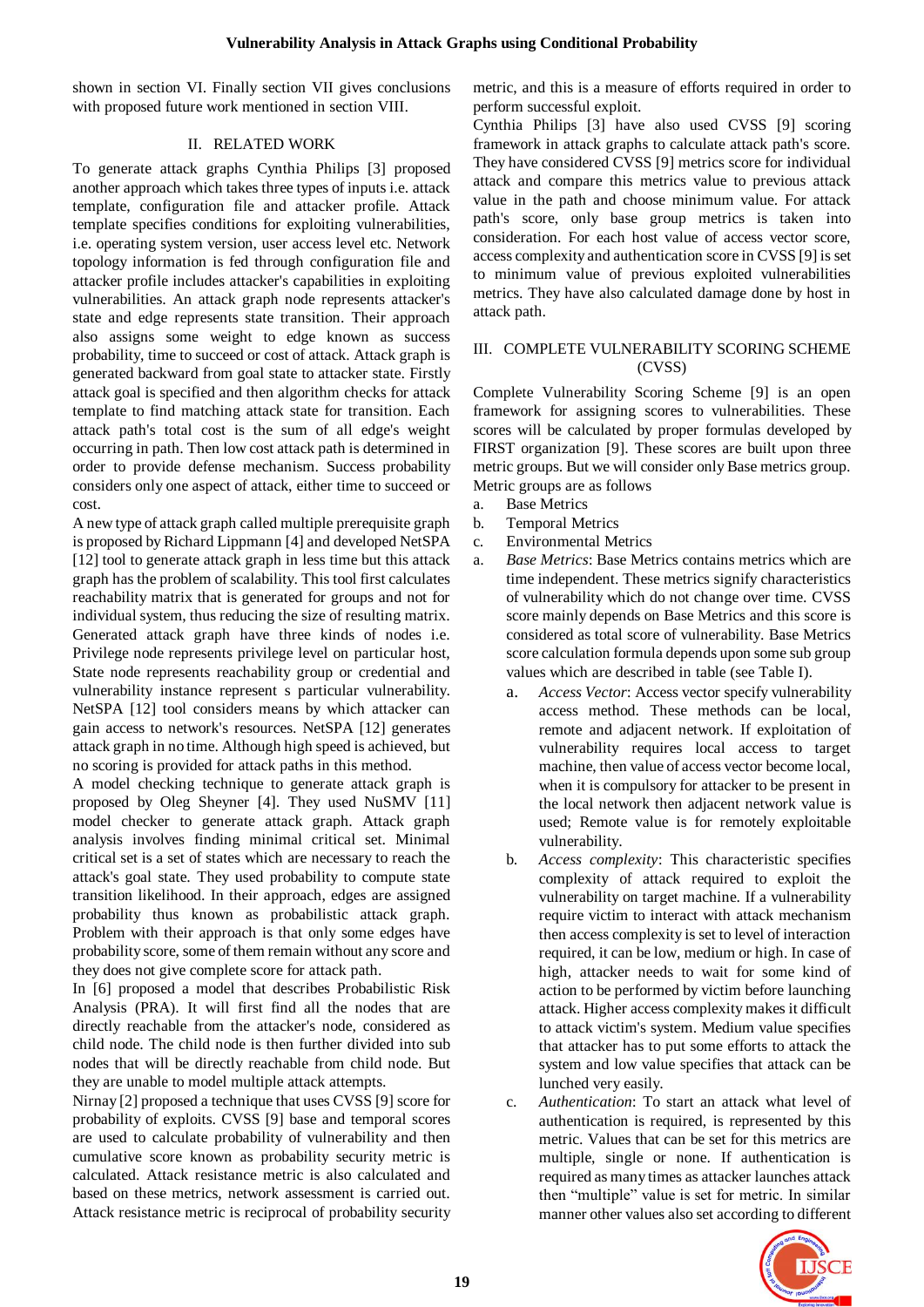scenarios.

- d. *Confidentiality impact (ConfImpact):*  Confidentiality impact is the impact on confidentiality of victim's resources. Its value can be complete, partial or none. If attacker gains access to all system file then value is complete, if it gains access to some files then it is partial otherwise it is none.
- e. *Integrity impact (IntegImpact):* Integrity impact measures how much integrity of system is affected by attack. Integrity is trustworthiness of information. This metrics value can be complete, partial or none.
- f. *Availability impact (AvailImpact):* Availability impact is impact on availability of files, services etc. This metrics value can be complete, partial or none. If attack stops a service then value of availability impact become complete, if it reduces the performance of service then value is partial and in case of no effect, value is none.
- b. *Temporal Metrics*: These metrics show characteristics of vulnerability which changes over time. Its sub group metrics are:
	- a. *Exploitability*: Exploitability of vulnerability is capability of vulnerability to attack the system. If exploit code is available then chances of attack are increased for particular vulnerability. If exploit code is available but some changes are required in it in order to function, then proof of concept (POC) value is set for metrics. Functional value is assigned to metric if available exploit code works on some system only.
	- b. *Remediation level*: As the new vulnerability is discovered, initially these vulnerabilities are unpatched. Unpatched vulnerability increases chances for successful exploitation. So release of patch also makes it difficult for attacker and set score downwards. This metric is considered if vulnerability is patched officially, third party patch is available or unpatched.
	- c. *Report confidence*: This metric is measure of how many systems exist with a particular vulnerability i.e. degree of confidence in existence of vulnerability.
- c. *Environmental Metric*: Characteristics of vulnerability related to user's environment are stored in environmental metric group. Its sub group metrics are:
	- a. *Collateral damage*: Damage of victim's asset inflected by attacker is specified in this metric.
	- b. *Target distribution*: It implies how many systems are affected by that vulnerability.
	- c. *Security requirement*: Security requirement mainly concentrate on three kinds of requirements confidentiality, availability and integrity. For example if a web server is attacked by attacker and organization owning that web server want server running anyhow. So security requirement for this case is availability.

*Base score*: It can be computed from following equations [9]: *Base Score* = round\_to\_1\_decimal (((0.6 \* Impact) + (0.4 \* *Exploitability) - 1.5) \* f(Impact))*

*Impact = 10.41 \* (1 - (1 - ConfImpact) \* (1 - IntegImpact) \* (1 - AvailImpact)) Exploitability = 20 \* Access Vector \* Access Complexity \** 

*Authentication f(impact) = 0 if Impact=0 , 1.176 otherwise*

## IV. CONDITIONAL PROBABILITY

We have used conditional probability method to calculate interdependent vulnerability scores. If two events A and B occur one after another then probability of second event is known as conditional probability, given probability of event A. Conditional probability is the probability of event B when sample space restricted to event A. CVSS independent score does not fulfill purpose of attack analysis. In attack chaining each vulnerability contribute in exploiting next vulnerability in attack. Therefore to calculate complete score of an attack path, we have used conditional probability.

$$
P(A/B) = \frac{P(A \cap B)}{P(B)}.
$$

Table I: Base Sub group Metrics values

| Sub group        | <b>Metrics</b> | Metrics value    | Metrics   |
|------------------|----------------|------------------|-----------|
| Metrics Name     | value 1        | 2                | value 3   |
| Access Vector    | Local Access   | Adjacent         | Remote: 1 |
|                  | : 0.395        | Network :        |           |
|                  |                | 0.646            |           |
| Access           | High: 0.35     | Median: 0.61     | Low: 0.71 |
| Complexity       |                |                  |           |
| Authentication   | Multiple:      | Single: 0.56     | None:     |
|                  | 0.45           |                  | 0.704     |
| Confidentiality  | None: $0.0$    | Partial: 0.275   | Complete: |
| Impact           |                |                  | 0.660     |
| Integrity Impact | None: $0.0$    | Partial: 0.275   | Complete: |
|                  |                |                  | 0.660     |
| Availability     | None: $0.0$    | Partial: $0.275$ | Complete: |
| Impact           |                |                  | 0.660     |

# V. ATTACK PATH SCORE CALCULATION

Since CVSS provides a way to calculate score of a particular vulnerability. But sometimes it is not possible to attack the target machine directly. Therefore attacker can follow attack path which involves first the machine which is directly accessible followed by machine which can be compromised after exploiting first machine and so on which may lead to target. Since one machine can have large number of vulnerabilities and which can be compromised at a time. In that case we cannot determine which path is more vulnerable because CVSS gives only one machine score and we have to calculate multiple machines collective score. For this purpose we have used conditional probability of occurrence of vulnerabilities. Calculation of  $P(A/B)$  as discussed in previous section is problematic. In order to resolve this situation, if v1 and v2 are two vulnerabilities exploited in succession in attack path, then probability  $P(v1/v2)$  is ratio of attack path having both vulnerability v1 and v2, and total number of attack paths.

.  $P(v2)$  $P(v1/v2) = \frac{P(v1 \cap v2)}{P(v1)}$  $P(v1 \cap v2) = \frac{\text{Attack paths having both vulnerable}}{\text{Total no. of attack paths}}$